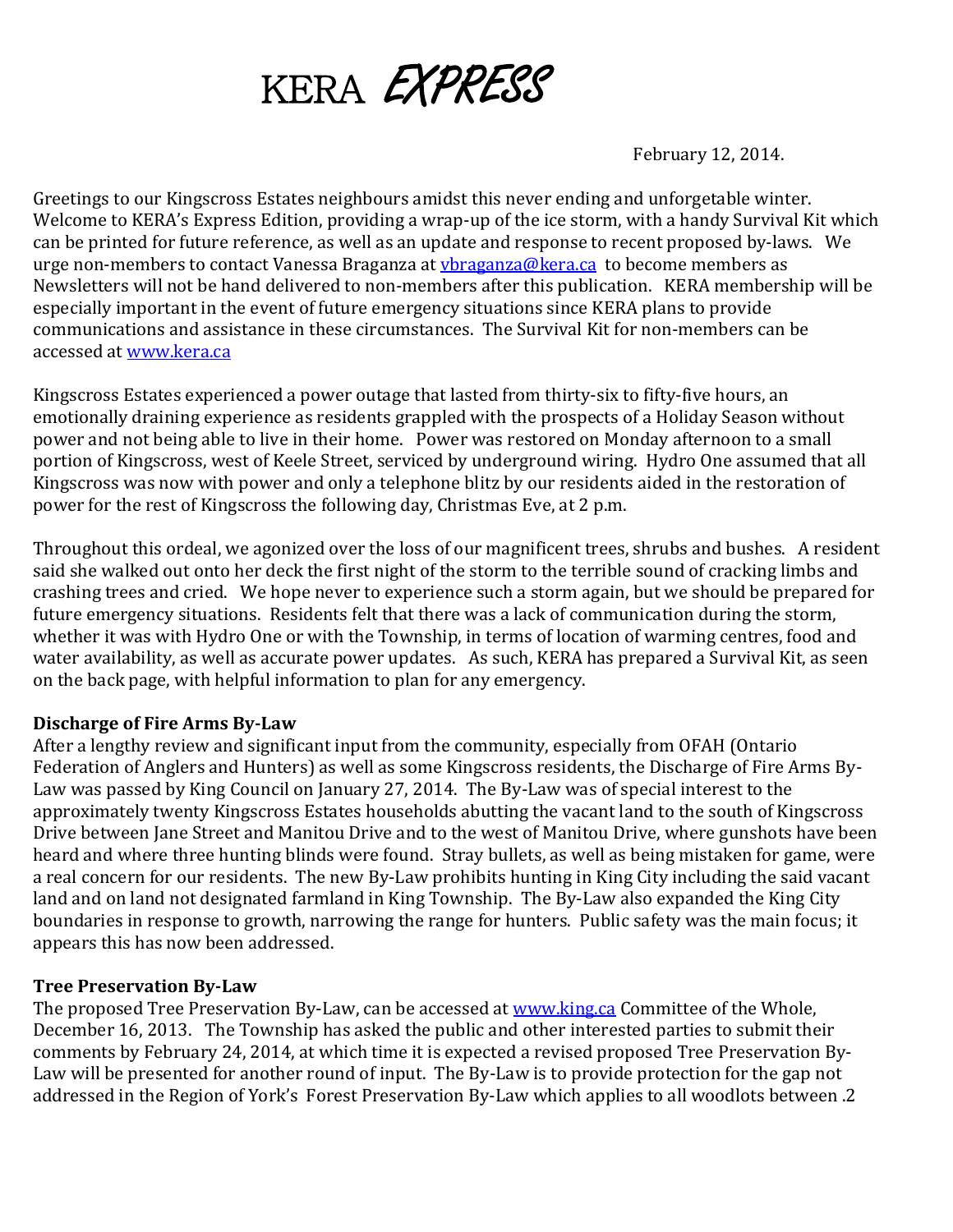hectares to no more than 1 hectare and woodlands over 1 hectare. King Township has identified this gap to be the typical subdivision private property lot. However, KERA contends there is yet another gap in that Kingscross Estates cannot be defined by either the typical subdivision lot, woodlot or woodland. We are a unique 1 hectare plus residential estate development that requires an exemption from the By-Law. Please visit [www.kera.ca](http://www.kera.ca/) for KERA's submission to the Township.

## **Generators for Power Outages**

Look to [www.kera.ca](http://www.kera.ca/) for a helpful guide to the purchase and installation of a generator as back-up for power outages, including names of generator retailers, electricians and tree cutting services.

# **DID YOU KNOW:**

**-LAND LINES SERVICED BY BELL OPERATE DURING POWER OUTAGES SINCE THEIR LINES ARE DEDICATED AND POWERED AT THE SOURCE.**

**-WATER SHORTAGE DURING POWER OUTAGE? DRAIN YOUR PRESSURE TANK (80 GALLONS) OR YOUR HOT WATER HEATER (40 GALLONS) FOR AN EMERGENCY SUPPLY. JUST OPEN THE DRAIN VALVE AND FILL PAILS WITH WATER. DURING WINTER POWER OUTAGES, DRAINING BOTH TANKS RELIEVES PRESSURE ON PIPES WHICH MAY BURST WHEN TEMPERATURES FALL BELOW FREEZING.**

## **-THE CANADIAN TIRE GAS STATION ON THE EAST SIDE OF HWY 400, SOUTH OF THE KING CITY EXIT, HAS A MASSIVE GENERATOR FOR EMERGENCIES AND IS READY TO PROVIDE BOTH GAS AND FOOD.**

It will be the intent of KERA to provide communications as well as ensure all Kingscross residents are safe in emergency situations. We are asking for volunteers to serve as 'Block Volunteers' to provide door to door visits, should it be necessary. Please contact Nina Graham a[t ngraham@kera.ca](mailto:ngraham@kera.ca) to volunteer.

Detailed information on King Township's Ice Storm Clean-up can be accessed though [www.king.ca](http://www.king.ca/) Engineering and Public Works. Please note that tree waste cannot be removed outside the Region due to the presence of Ash Tree Borer larvae.

The Spring Clean-up is scheduled for Saturday, May 10, 2014, from 9a.m. and 1 p.m. Vanessa Braganza and Pat DiFiore will organize the clean-up. Again, volunteers are needed. Please contact Vanessa Braganza at *ybraganza@kera.ca* to volunteer.

The KERA Annual General Meeting will be held on Thursday, April 24, 2014 from 7 to 9:30 p.m. in the lower level of the Anglican Church located at 12935 Keele Street, on the east side, south of King Side Road. Our guest speaker Dr. Hans Martin will discuss 'Protecting the Natural Features of Kingscross Estates.'

KERA thanks the residents who provided valuable information about the power outage, who contributed to the preparation of the Survival Kit and gave other helpful tips to survive emergencies.

# **KERA (Kingscross Estates Rate Payers Association) www.kera.ca**